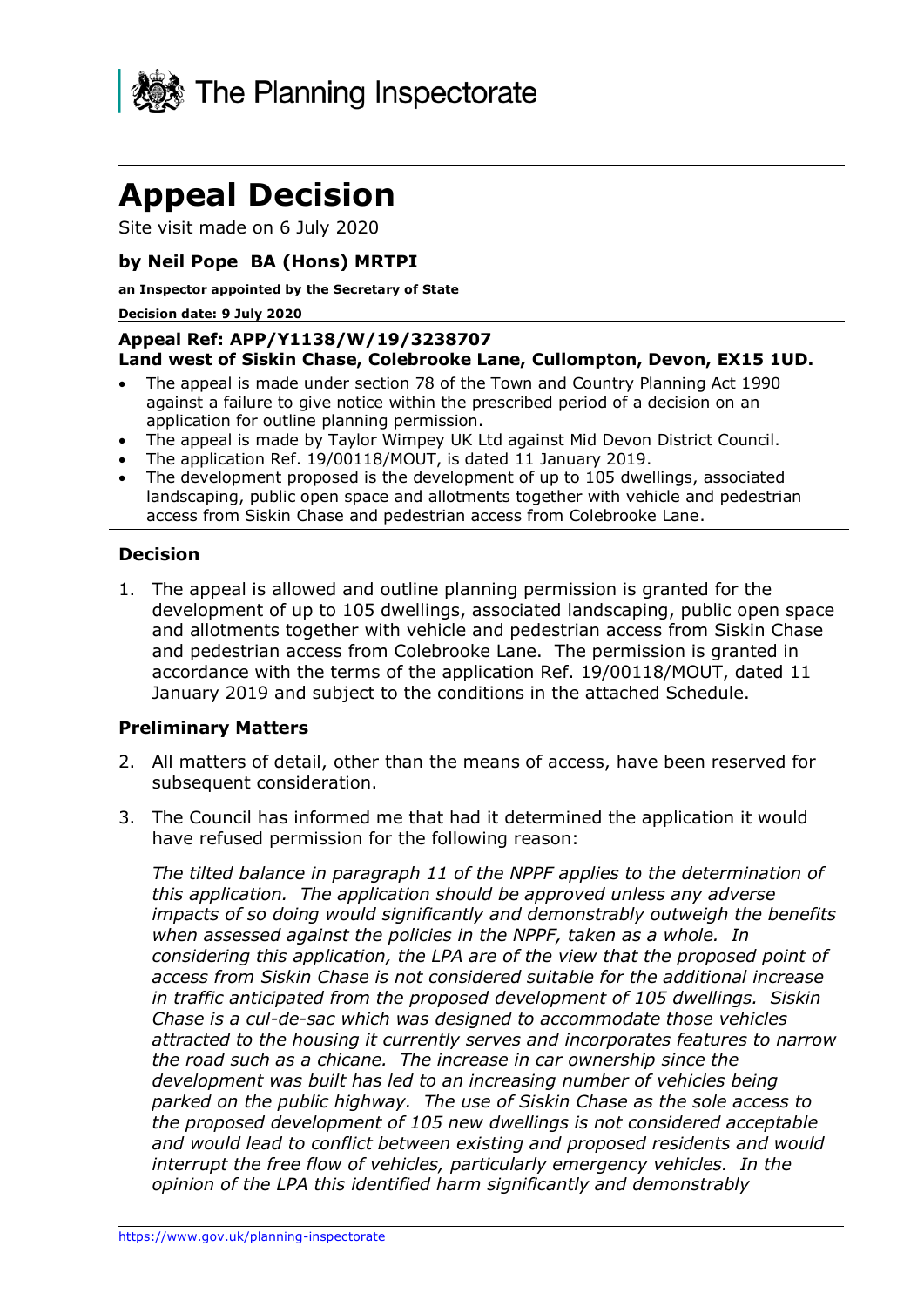*outweighs the benefits of the proposal when assessed against the policies in the NPPF, taken as a whole and is considered to be contrary to policies COR1 and COR9 of the Local Plan Part 1 (Core Strategy) and policy DM2 of the Local Plan Part 3 (Development Management).* 

- 4. The appellant has submitted two (mutually exclusive<sup>1</sup>) planning obligations (unilateral undertakings – UU1 and UU2) under the provisions of section 106 of the Town and Country Planning Act 1990 (as amended). These include: provision for some of the proposed dwellings to comprise affordable housing (up to 20% in UU1 and up to 35% in UU2); the transfer of an area of land to facilitate a possible future link road to the north of the site (UU1 and UU2), the submission of a Travel Plan (UU1 and UU2) and; financial contributions towards the cost of educational infrastructure (UU2), improvements to air quality (UU2), public open space (UU1 and UU2) and a town centre relief road (UU1). There is dispute between the main parties regarding aspects of UU1 and UU2.
- 5. A Statement of Common Ground (SCG), agreed between the appellant and Devon County Council as the Highway Authority (HA), has been submitted. Amongst other things, the appellant and the HA agree that: the appeal site is in a sustainable location with access to a range of local facilities by walking and cycling and has access to frequent local bus services; a safe and suitable access to the site could be achieved for all users, with the sole vehicular access from Siskin Chase; the development impacts could be accommodated on the surrounding highway network without any significant impacts on the network (in terms of capacity and congestion), or on highway safety with no off-site highway works required; the proposal complies with paragraph 108 of the National Planning Policy Framework (the Framework) and there would be no unacceptable impact on road safety or any severe residual cumulative impact on the highway network as required by paragraph 109 of the Framework.
- 6. The appeal site forms part of the extensive settings of the Grade I listed Parish Church of St. Andrew and the Cullompton Conservation Area. I agree with the findings within the appellant's Heritage Statement that the proposed development would not harm the significance of these or any other heritage assets. The proposals would preserve the setting of the listed church and preserve the character and appearance of the conservation area.
- 7. An application for costs was made by the appellant against the Council. This application is the subject of a separate Decision.

# **Main Issues**

8. The two main issues are: firstly, the likely impact upon the free flow of traffic along Siskin Chase and the potential for parking conflict with existing residents and; secondly, whether the submitted UUs meet the tests set out within Regulation 122(2) of the Community Infrastructure Levy Regulations 2010 and paragraph 56 of the National Planning Policy Framework (the Framework).

# **Reasons**

# *Planning Policy*

9. The development plan includes the Mid Devon Core Strategy (CS), adopted in 2007, the Allocations and Infrastructure Development Plan Document (AIDP),

<sup>&</sup>lt;sup>1</sup> The UUs include clauses specifying that only one should be enforceable in the event of the appeal succeeding.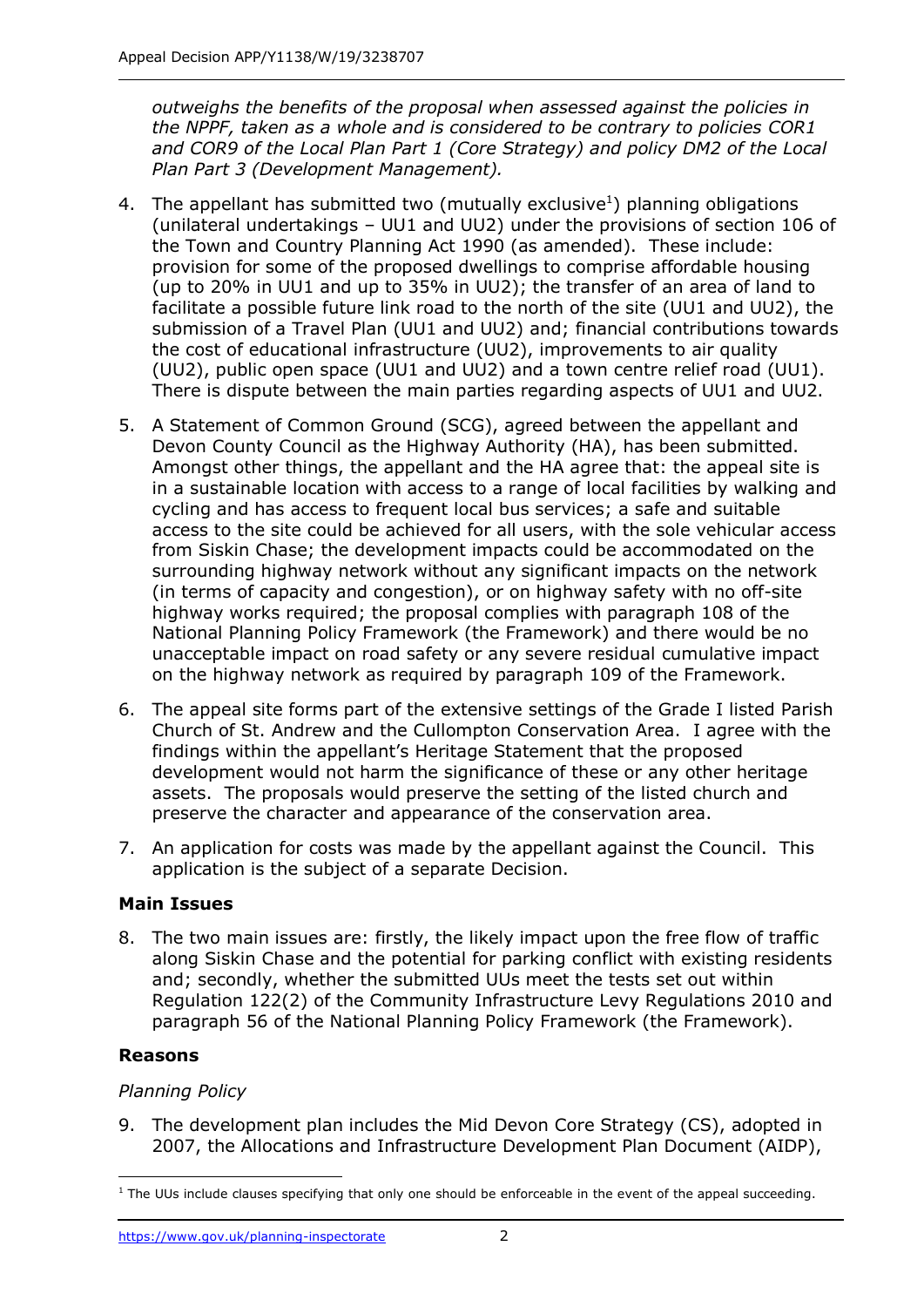adopted in 2010 and the Local Plan Part 3 Development Management Policies (DMP), adopted in 2013.

- 10. The Council has issued a position statement. Amongst other things, this states that notwithstanding that a 5 year (housing) supply requirement has been met CS policies COR3 (housing needs), COR17 (villages) and COR18 (countryside) are not consistent with the relevant policies in the Framework and should be accorded limited weight and the tilted balance applies to the determination of planning applications for proposed housing development.
- 11. The most relevant development plan policies to the determination of this appeal are: CS policies COR1 (sustainable communities), COR9 (access) and COR14 (Cullompton), DMP policy DM2 (design) and AIDP policy AL/CU/20 (a contingency site<sup>2</sup> for residential development at Colebrook).
- 12. The development plan is currently being reviewed. The Inspector's Report<sup>3</sup> (IR) on the Examination of the Mid Devon Local Plan Review 2013-2033 (LPR) was received by the Council in June 2020. The LPR has reached an advanced stage and can be given considerable weight. The most relevant LPR policy to the determination of this appeal is CU21 (land at Colebrook<sup>4</sup>). The main modifications of the IR include removing the contingency status of policy CU21.
- 13. The Cullompton Neighbourhood Plan has yet to reach the stage where it can be given any material weight. It is not relied upon by the LPA.

# *Free-Flow of Traffic/Parking Conflict*

- 14. This 4.9 ha appeal site lies to the north of Colebrooke Lane and to the west of the local distributor road at Swallow Way and the residential estate road (a culde-sac) at Siskin Chase. These roads have footways and street lighting and are subject to 30 mph speed restrictions. A section of the carriageway along Siskin Chase reduces in width (about 3.55m) to the west of the junction with Linnet Dene (also a cul-de-sac) to form a pinch-point/chicane feature.
- 15. From the representations made to me, as well as those made to the Council at 'application stage', and from what I saw during my visit<sup>5</sup>, some limited onstreet parking occurs along sections of Siskin Chase and neighbouring estate roads. I saw 1 van parked in the turning head between 7 and 8 Siskin Chase<sup>6</sup> and several other vehicles parked nearby on this road. This was similar to what I observed along other sections of neighbouring estate roads. At the time of my visit, traffic flows and speeds along Siskin Chase were low. As to be expected, these were greater along Swallow Way but the flows were light and the drivers of most vehicles appeared to be observing the speed limit.
- 16. The proposed development would be served from an extension of the estate road between 7 and 8 Siskin Chase. At about 5.6m wide, this new section of carriageway would meet the minimum carriageway width requirement set out in the HA's Residential and Commercial Estates – Design Guide. Moreover, it

<sup>&</sup>lt;sup>2</sup> This comprises the appeal site.

<sup>&</sup>lt;sup>3</sup> This includes main modifications to enable the LPR to provide an appropriate basis for the planning of the District.

<sup>&</sup>lt;sup>4</sup> The appeal site.

<sup>5</sup> I arrived in Siskin Chase at about 07:30 hours. It is reasonable to assume that most residents would still be at home at this time, especially as not all COVID-19 lockdown measures had been lifted. I stayed in the area for some time, during which I noted traffic flows, speeds and the parking situation along the local highway network. <sup>6</sup> The evidence submitted to me shows that on occasion other vehicles are parked in this turning facility.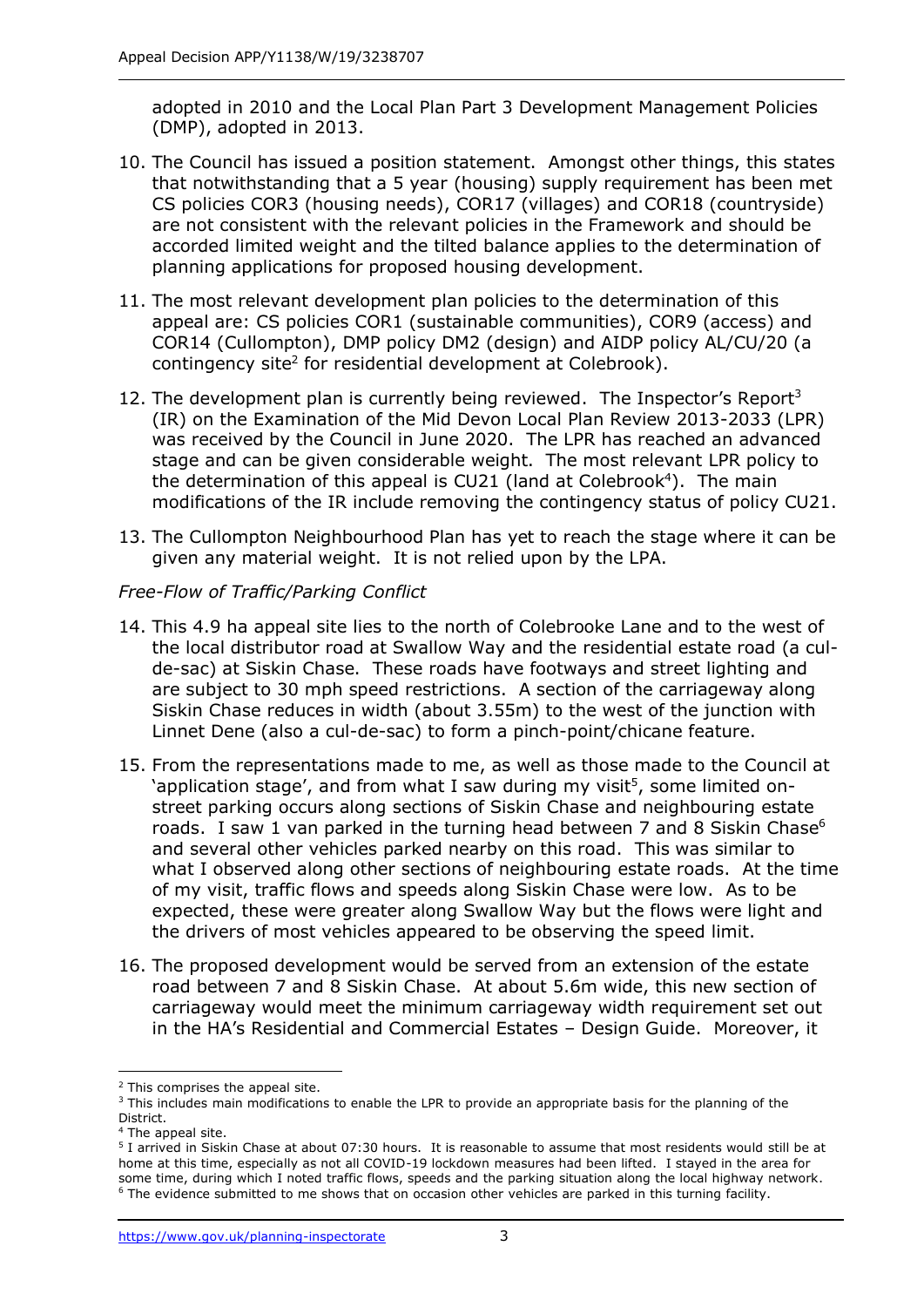would exceed the 4.8m width carriageway requirement in Manual for Streets that is deemed sufficient for a car and heavy goods vehicle to pass. 1.8m wide footways would also be provided on either side of the new carriageway.

- 17. A pedestrian access into the appeal site would also be created to the north west of 12 Siskin Chase and a secondary pedestrian/cycle connection<sup>7</sup> would be made from Colebrooke Lane. The proposal satisfies the requirement of AIDP policy AL/CU/20 and LPR policy CU21 for the provision of two points of access from Siskin Chase as part of the development of this 4.9 ha site for housing.
- 18. The proposal would increase traffic flows along the local highway network, including Siskin Chase and Swallow Way. The appellant's Transport Assessment (TA) includes: an interrogation of Personal Injury Collision data; a response to a stage 1 Road Safety Audit of the proposals; an assessment of traffic flows and the capacity of the local highway network (including junctions) to accommodate traffic generated by the development and; the effect upon the Cullompton Air Quality Management Area<sup>8</sup> (AQMA). The TA demonstrates that there are unlikely to be any significant transport/highways impacts. This is unchallenged by the HA or the Council's Environmental Health Officers and the application was recommended for approval by the Council's planning officers.
- 19. The proposed means of access would be likely to reduce the capacity for onstreet parking along Siskin Chase and, in turn, an increase in demand for onstreet parking elsewhere within the street and some neighbouring cul-de-sacs. This could be annoying/frustrating to some existing residents who in future may have to park further away from their properties. However, turning heads that form part of the highway are not intended to be used for the parking of vehicles and whilst these may provide convenient on-street parking for some residents this could result in difficulties for others who need to use such areas for the safe manoeuvring of their vehicles. Some on-street parking capacity could also become available along sections of the new carriageway. Moreover, as noted by the Council's planning officers in their report of 15 January 2020, there are no rights for anyone to park on/obstruct the public highway.
- 20. Given the predicted traffic flows<sup>9</sup> from the proposed development, drivers of vehicles waiting at the pinch point in Siskin Case whilst oncoming traffic passes are unlikely to be seriously inconvenienced. There is nothing to demonstrate that there would be any significant interruption to the free-flow of traffic along Siskin Chase or Swallow Way, or any harmful increase in congestion.
- 21. Those living alongside the appeal site, as well as members of the Town Council (TC) and some District Councillors, will be very familiar with local traffic conditions (including on-street parking) and the local highway network. I have visited and driven through Cullompton on numerous occasions but am mindful that my most recent visit represents only a snapshot in time. However, the appellant's detailed highways evidence has been prepared by an expert and has been carefully considered by the HA which is very familiar with the local highway network (including on-street parking and congestion). It is also reasonable to assume that the Council's planning officer is familiar with the local highway network/conditions.

 $<sup>7</sup>$  This would also serve as an emergency vehicle access into the site and a temporary construction access.</sup>

<sup>&</sup>lt;sup>8</sup> The application was accompanied by a separate detailed Air Quality Assessment.

<sup>&</sup>lt;sup>9</sup> Set out in the TA and unchallenged by the HA or the District Council.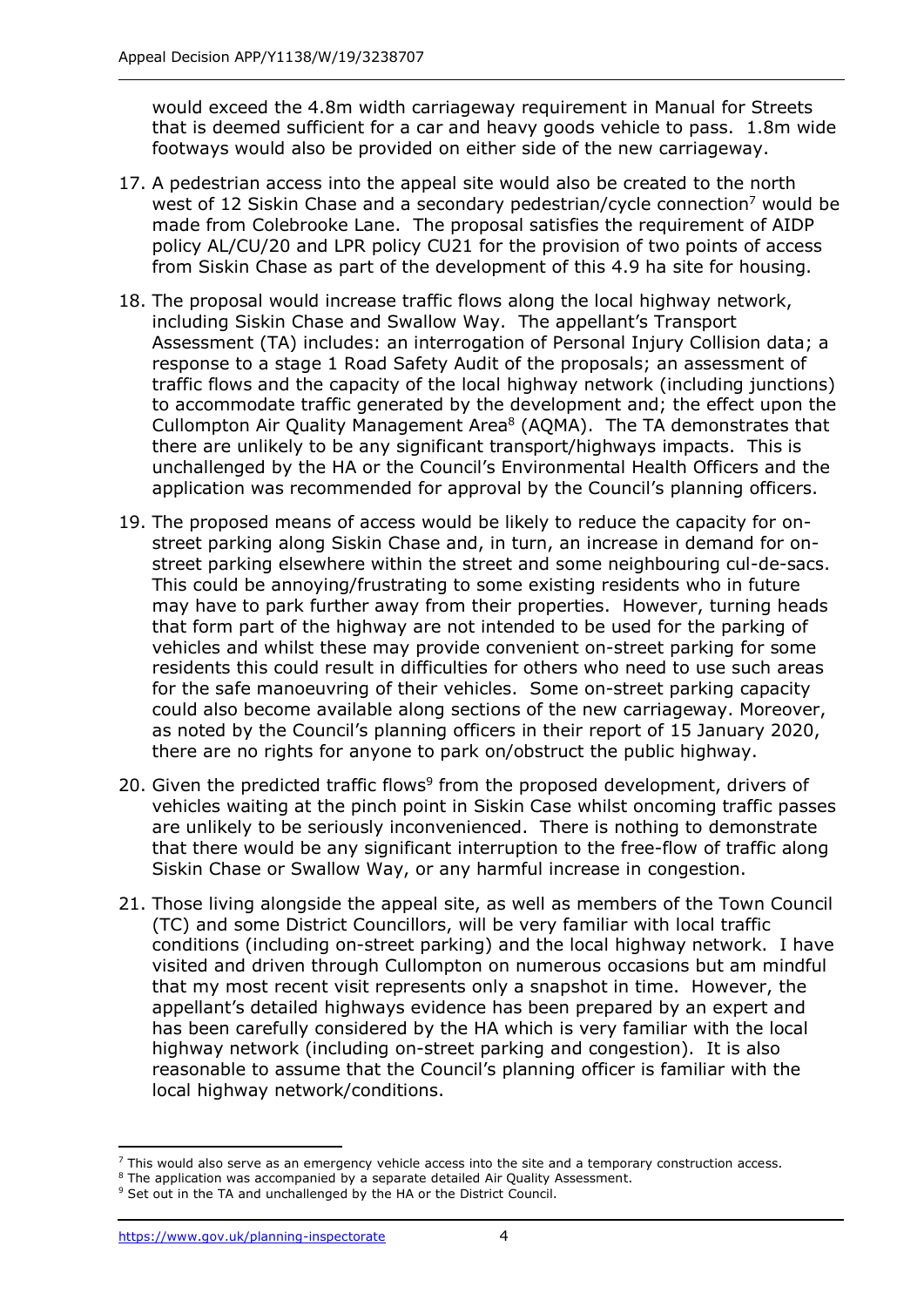- 22. Whilst I do not set aside lightly the concerns of some residents or the TC, there is no technical or other cogent evidence to justify taking a contrary stance to the findings of the TA, the contents of the SCG or the recommendation of the Council's planning officer on this issue. Moreover, in guiding the development of the appeal site the Council, via its own local planning policies, has specified that access should be onto Siskin Chase. The development plan and LPR are 'silent' on any requirement to provide alternative access to another highway. The LPR would have been the opportunity to do so if highway circumstances had materially changed since the adoption of AIDP policy AL/CU/20 in 2010.
- 23. Although the Council is concerned that an increasing number of vehicles are being parked on the highway, it has not submitted anything of substance to justify departing from its planning policies for the development of this 4.9 ha site or to outweigh the appellant's compelling argument on highway matters.
- 24. I conclude on the first main issue that the proposed development would be unlikely to have any significant adverse impact upon the free flow of traffic along Siskin Chase or result in any significant parking conflict with existing residents. The proposal accords with the provisions of CS policy COR9, DM policy DM2, AIDP policy AL/CU/20(b), LPR (IR) policy CU21(c) and (g) and the thrust of CS policy COR14.

#### *Unilateral Undertakings*

25. A financial viability assessment $10$  has been submitted on behalf of the appellant in an attempt to substantiate its argument that the development could not support the scale/extent of planning obligations<sup>11</sup> that have been sought by the Council. The appellant has argued that permission should be granted pursuant to UU1 but has informed me that it has made no statement to support the proposed financial contribution towards the cost of the town centre relief road.

#### Obligations that appear to be undisputed (UU1 and UU2)

- 26. The obligation to transfer a small area of land to the north of the appeal site (adjoining Cullompton Rugby Club) to either the District or County Council would limit the risk of any future housing development on this land being stifled by access constraints should it be required to assist in maintaining a future supply of housing land within the district. Although the intentions behind this obligation may be laudable, it is not necessary for the purpose of making the appeal scheme acceptable in planning terms. It does not therefore satisfy the tests set out within Regulation 122(2) of the Community Infrastructure Levy Regulations 2010 and paragraph 56 of the Framework. I am unable therefore take it into account in determining the appeal.
- 27. In major developments such as the appeal scheme, Travel Plans (TP) are important in assisting residents making informed choices about sustainable modes of transport, as well as monitoring progress. This has important

<sup>&</sup>lt;sup>10</sup> This tested five scenarios, three of which (0% affordable housing + £1.8m S106 contributions; 28% affordable housing + £318,015 S106 contributions or; 20% affordable housing + £660,030 S106 contributions) were found to be *"reasonably viable"*. However, on behalf of the appellant, I have been informed that the total sum that would potentially satisfy the relevant tests for financial contributions is between £851,753.75 and £889,922.75. <sup>11</sup> On 15 January 2020, the Council, having considered the viability assessment, resolved to secure a package of obligations that included provision for up to 20% affordable housing and a financial contribution of £787,500 towards the cost of the Cullompton Town Centre Relief Road. The Council has informed me that these are its two *"priority obligations."* It has also informed me that if this financial contribution does not meet the relevant tests for planning obligations other financial contributions e.g. educational infrastructure, would be required.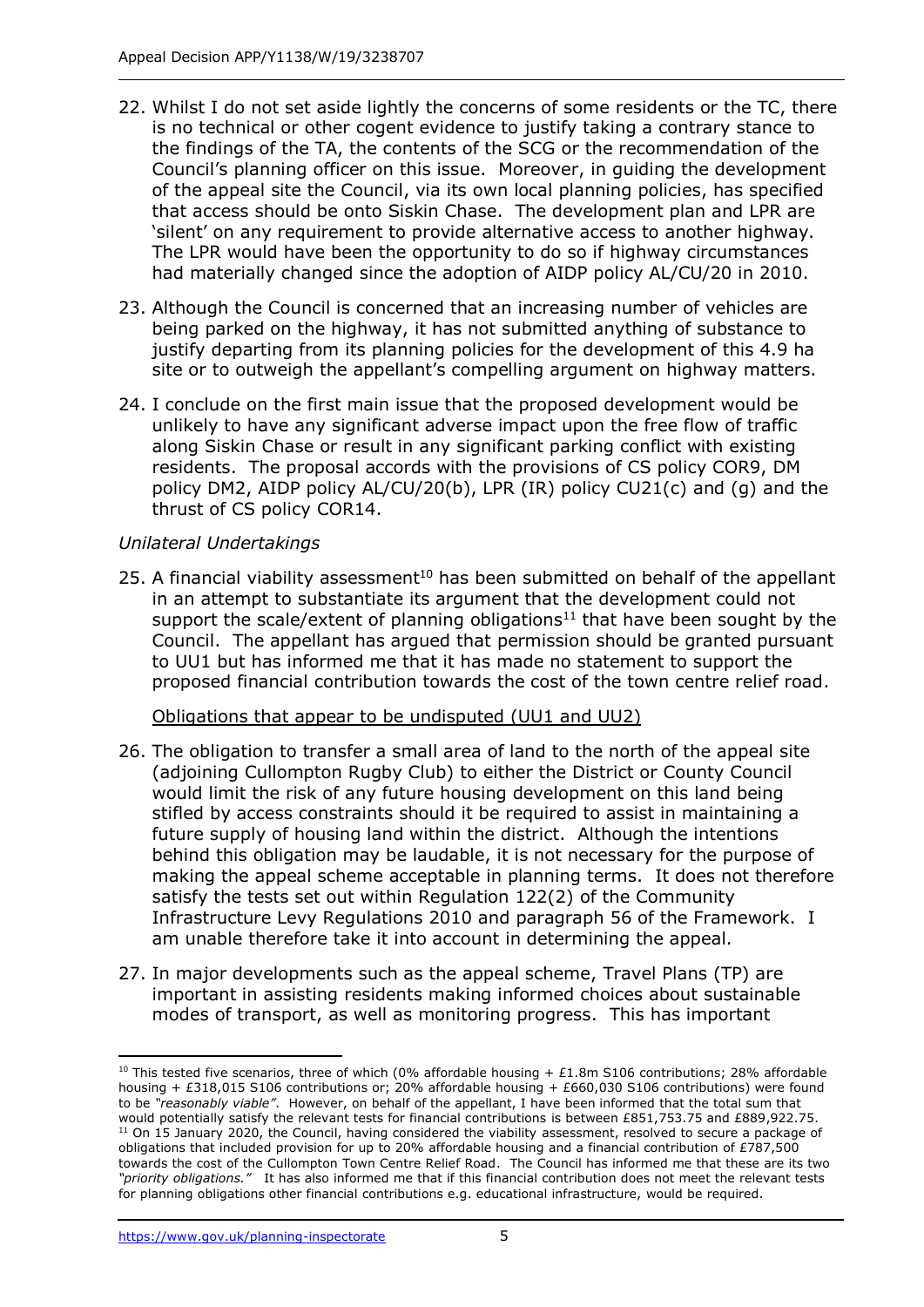benefits in terms of reducing the need to travel by car, tackling climate change and improving air quality. The need for a TP is recognised within the TA and LPR (IR) policy CU21 (g).

- 28. The submission, implementation and monitoring of a TP would be necessary to make the development acceptable in planning terms. It would be directly related to the development and fairly and reasonably related in scale and kind. This obligation therefore satisfies the tests set out within Regulation 122(2) of the Community Infrastructure Levy Regulations 2010 and paragraph 56 of the Framework. Whilst I have taken it into account, the Framework advises that planning obligations should only be used where it is not possible to address unacceptable impacts through a planning condition. The TA recommended that this matter be dealt with by way of a condition. It is unclear why it has been included as part of the UUs rather than a planning condition.
- 29. Some residents of the proposed development would be likely to require access to areas of public open space and/or an equipped play area. To avoid any unacceptable increase on existing facilities and to ensure residents have safe and convenient access to open space, it would be necessary for the proposed development to include such facilities and provision for its maintenance. In this regard, national and local planning policies recognise the importance of promoting healthy and safe communities, including open space.
- 30. The proposed open space provisions of the UUs would be directly related to the development and fairly and reasonably related in scale and kind. These obligations satisfy the tests set out within Regulation 122(2) of the Community Infrastructure Levy Regulations 2010 and paragraph 56 of the Framework. I have therefore taken them into account in determining the appeal.
- 31. In order to help meet the housing needs of the local community and to assist in providing mixed, balanced and inclusive communities, it would be necessary for the proposed development to include an element of affordable housing and for this to be managed by a registered provider. In this regard, the development plan requires 35% affordable housing provision and the LPR specifies 28% provision from 100 dwellings on the appeal site.

Obligations Specific to UU1

- 32. Having consider the appellant's viability appraisal, the Council accepts that 20% affordable housing provision is fair and reasonable given the development costs for this site. Affordable housing up to this level would be at odds with the provisions of AIDP policy AL/CU/20(a) and LPR (IR) policy CU21(a).
- 33. Amongst other things, the Framework advises that it is up to an applicant to demonstrate whether particular circumstances justify the need for a viability assessment. In this regard, there have been many economic and other planning related changes since the requirement for 35% affordable housing provision on the appeal site was adopted by the Council in 2010.
- 34. As already noted, one of the scenarios tested on behalf of the appellant demonstrated that affordable housing provision at 28% with some section 106 financial contributions would be viable. An argument for providing less than 28% affordable housing provision, which would be below what is stipulated in the very recent LPR (IR), would be unconvincing. Confidence in the planning system is also likely to be undermined if policies that have recently been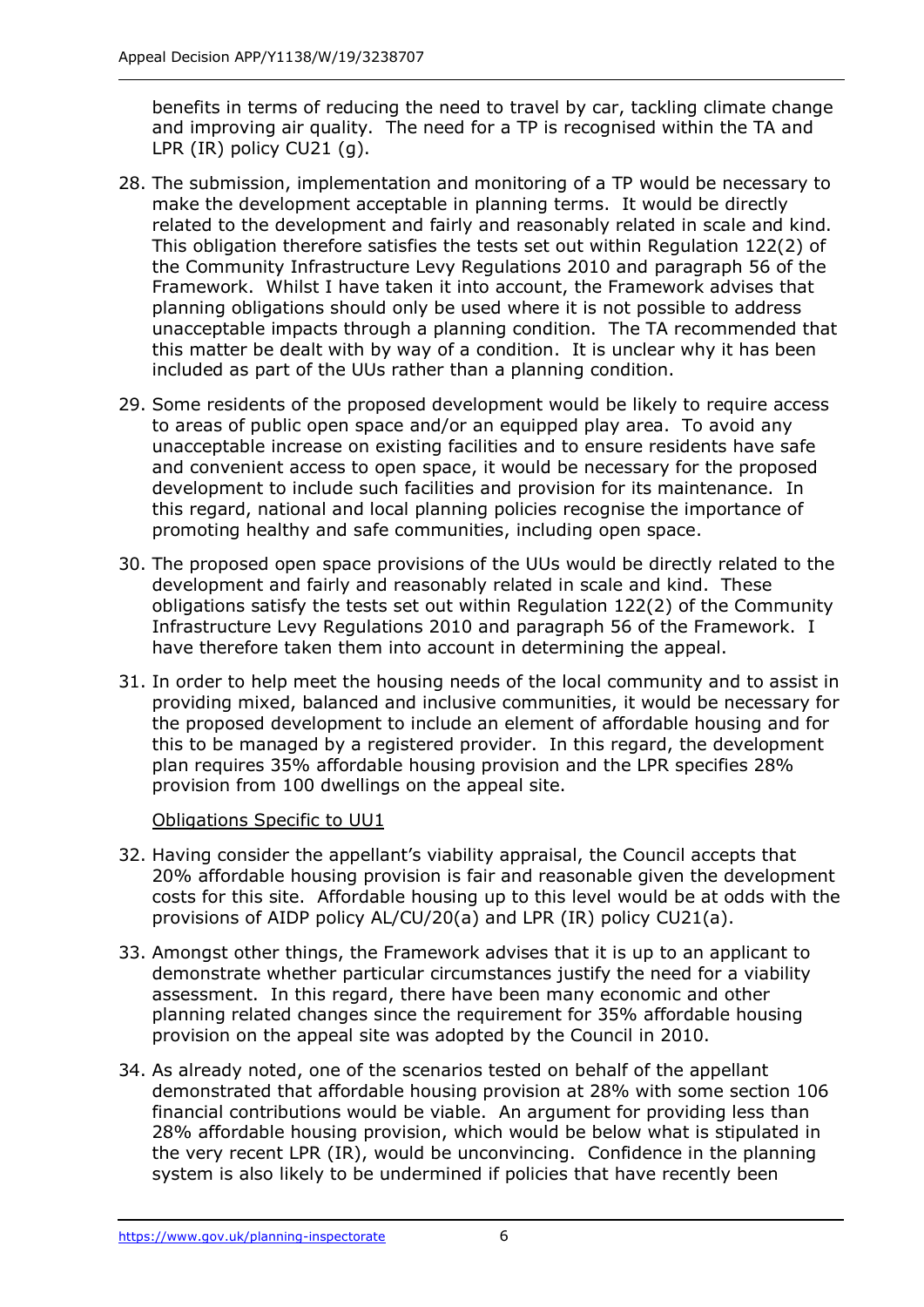publicly examined and found appropriate (subject to recommended modification) are set aside from the outset.

- 35. As affordable housing is one of the Council's priority obligations I disagree that 20% provision on the appeal site would be fairly and reasonably related in scale and kind to the development. I am unable therefore to take this obligation into account. As a consequence, UU1 would fail to secure the necessary amount of affordable housing to make the development acceptable in planning terms. The absence of adequate affordable housing provision would render the proposal in conflict with AIDP policy AL/CU/20(a), LPR (IR) policy CU21(a) and the provisions of the Framework aimed at meeting local housing needs and assisting in providing mixed, balanced and inclusive communities. This weighs heavily against granting planning permission.
- 36. As noted within the LPR (IR) and the recommended modifications to policy CU21, as well as the SCG with the HA, the development of the appeal site is no longer dependent on the completion of the Cullompton Town Centre Relief Road. The contribution of £7,500 per dwelling in UU1 towards the cost of this road is not therefore necessary for the purpose of making the appeal scheme acceptable in planning terms. This obligation does not satisfy the tests set out within Regulation 122(2) of the Community Infrastructure Levy Regulations 2010 and paragraph 56 of the Framework. I cannot therefore take it into account in determining the appeal.
- 37. The Council has informed me that in addition to highway safety and congestion issues, financial contributions towards the cost of the Cullompton Town Centre Relief Road would be necessary to mitigate poor air quality within the AQMA. Be that it may, this is a separate issue to funding the construction of the road and an Air Quality Contribution forms part of UU2 which I shall address below.

#### Obligations Specific to UU2

- 38. The provision of up 35% affordable housing on the appeal site would accord with the provisions of AIDP policy AL/CU/20(a). If this quantum of affordable housing were to be provided it would exceed the requirement of LPR (IR) policy CU21(a). However, there is an acute need for affordable housing within the district and a figure in excess of 28% would satisfy the relevant tests for a planning obligation.
- 39. The definitions of affordable housing and the proposed tenure split (75% affordable rent and 25% shared ownership), as well as the triggers for providing such housing within UU2 would also satisfy the relevant tests. This affordable housing obligation would meet the objectives of national and local planning policies for providing mixed and balanced communities. I have therefore taken it into account in determining this appeal.
- 40. UU2 also includes provision for financial contributions towards the cost of educational infrastructure (£250/qualifying dwelling for Early Years and sound formulae for calculating contributions for primary and secondary education). Some residents of the proposed dwellings would almost certainly attend local educational establishments and increase the pressure on such infrastructure.
- 41. Devon County Council, as Education Authority, has advised that additional capacity/resources would be required to accommodate those children from the development that would be likely to require Early Years education, as well as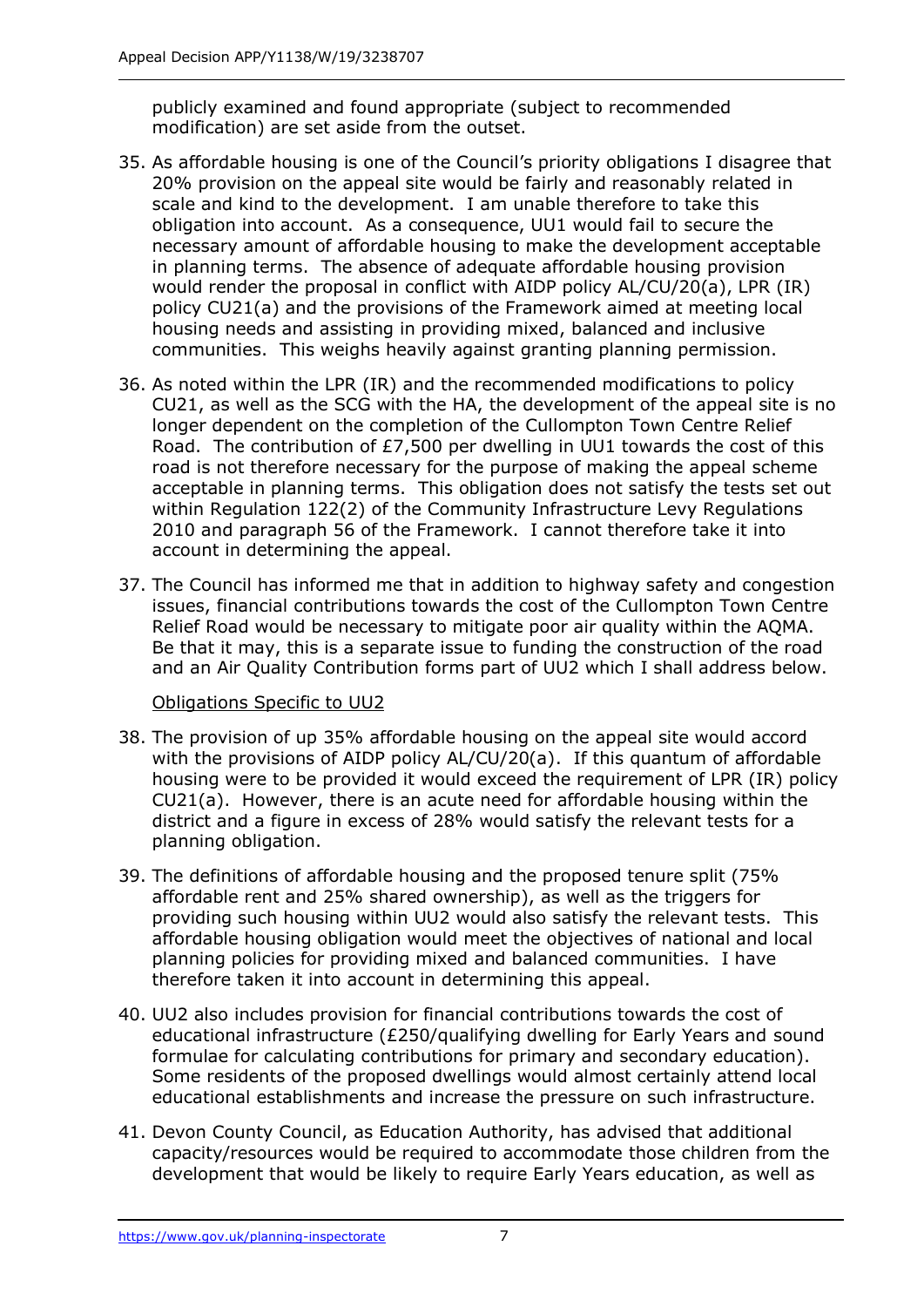local primary and secondary school provision. Financial contributions towards the cost of accommodating residents would therefore be necessary to safeguard the quality of local educational infrastructure.

- 42. The County Council has identified cost formulae, based on Department for Education build rates and extension rates for calculating the necessary financial contributions arising from the proposed development. The education contributions set out in UU2 would ensure there was no harm to the quality of local educational infrastructure. This obligation would accord with the relevant tests and I have taken it into account in determining the appeal.
- 43. The Air Quality Contribution in UU2 amounts to £40,169. (There is separate provision for electricity cabling for electric vehicle charging.) This has been calculated based on methodology provided by Defra's 'Air quality cost guidance' and 'Air quality damage cost appraisal toolkit' with deductions/dwelling based upon the costs of cabling to enable the future installation of electric vehicle charging points and a Travel Plan. This would be necessary to mitigate the risk of a deterioration in air quality within the AQMA. Whilst it would be substantially less than the figure sought by the Council it would be fairly and reasonably related in scale and kind to the proposed development. It (and the provision for electric cabling) satisfies the tests set out within Regulation 122(2) of the Community Infrastructure Levy Regulations 2010 and paragraph 56 of the Framework. I have therefore take it into account.
- 44. The Council has argued that the proposed development should also include financial contributions towards the maintenance/provision/improvement of a bus service (£135,000) and the cost of maintaining service delivery to the Royal Devon and Exeter NHS Foundation Trust (£1,457.32/dwelling). However, it appears that the Council agreed not to pursue these matters at its meeting in January 2020 and they do not form part of its Regulation 122 CIL Compliance Statement submitted in support of the Council's 'reason for refusal'. Furthermore, it has not been demonstrated that these contributions would accord with the relevant tests for obligations. The viability appraisal also indicates that if they were to be included as part of the package of proposed contributions the development would not be viable.
- 45. I conclude on the second main issue that some aspects of UU1 (Travel Plan, and public open space provision) and all of UU2 meet the tests set out within Regulation 122(2) of the Community Infrastructure Levy Regulations 2010 and paragraph 56 of the National Planning Policy Framework (the Framework).

# *Other Matters*

46. The proposed development would add to the choice and supply of housing within the district and would assist in helping to meet the housing needs of the local community. It would be well-related to services and facilities, including public transport, and would help support the construction industry, including employment. A proportion of new household expenditure is also likely to be spent in local shops and services, helping to sustain existing services in Cullompton. The landscaping details that would form part of the reserved could also result in net gains to biodiversity. These matters add considerable weight to the case for granting planning permission and outweigh the limited adverse landscape and visual impacts of the proposed development.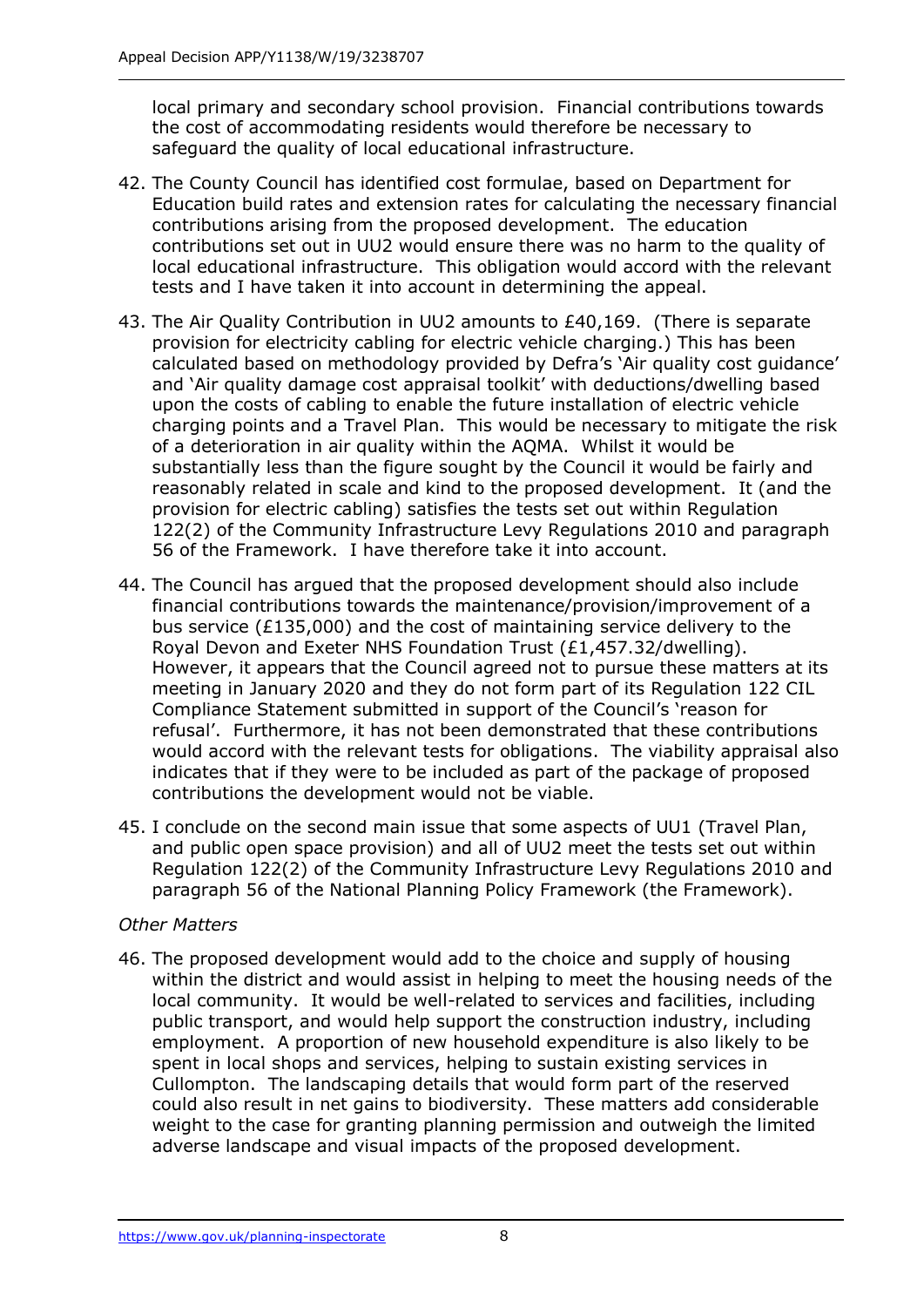- 47. I note the concerns of some residents regarding flooding. However, neither the Council nor those with responsibility for advising on the likely increase risk of flooding have raised land drainage objections. A planning condition could be attached to an approval requiring details of the proposed drainage arrangements, thereby limiting any increase in flood risk.
- 48. I note the findings made by other Inspectors in the various appeal decisions that have been drawn to my attention on other sites, including those at Uffculme<sup>12</sup>, Cullompton<sup>13</sup> and Silverton<sup>14</sup>. However, no two sites/cases are the same and the main issues in these other appeals are different to the ones that I have identified in the case before me. I have determined this appeal on its own merits and these other decisions do not set a precedent that I must follow.

# *Planning Conditions*

- 49. In addition to the 'standard' conditions requiring the submission/approval of the reserved matters and the commencement of development, in the interests of certainty a condition would be necessary specifying the approved plans. For the same reason and to safeguard the character and appearance of the area, as well as safeguarding nature conservation interests, a condition would be necessary specifying the submission of important information as part of the reserved matters.
- 50. A pre-commencement condition would be necessary to ensure satisfactory drainage arrangements were in place to serve the development. For concision, I have modified the conditions that have been suggested regarding this matter. Pre-commencement conditions would also be necessary to safeguard any archaeological interests and to safeguard public health in the event of any land contamination being discovered within the site.
- 51. Landscaping is a reserved matter and the submission of finished floor levels, as part of the suggested condition for a Construction Environmental Management Plan (CEMP), would duplicate other conditions and would be unnecessary.
- 52. A pre-commencement condition requiring a CEMP would be necessary to limit the disruption to neighbouring residents, avoid damage/danger on the local highway network and to safeguard nature conservation interests. I have modified the suggested condition to prevent unnecessary duplication, as well as placing a limit on the height which topsoil should be stored so as to avoid damaging this important material. It would also be necessary for the CEMP to incorporate the appellant's specified ecological mitigation works.
- 53. In the interests of certainty and to ensure safe and satisfactory access for residents, a condition would be necessary requiring the submission and approval of the detailed highway works before any of the new dwellings are occupied. To ensure construction traffic is directed away from neighbouring estate roads a pre-commencement condition would be required to secure the proposed construction access onto Colebrooke Lane. In the interests of pedestrian and cycle linkage/use and to allow emergency access, it would be necessary to ensure that this link is retained thereafter for such purposes.

<sup>12</sup> APP/Y1138/W/15/3025120

<sup>13</sup> APP/Y1138/W/17/3184498

<sup>14</sup> APP/Y1138/W/20/3244550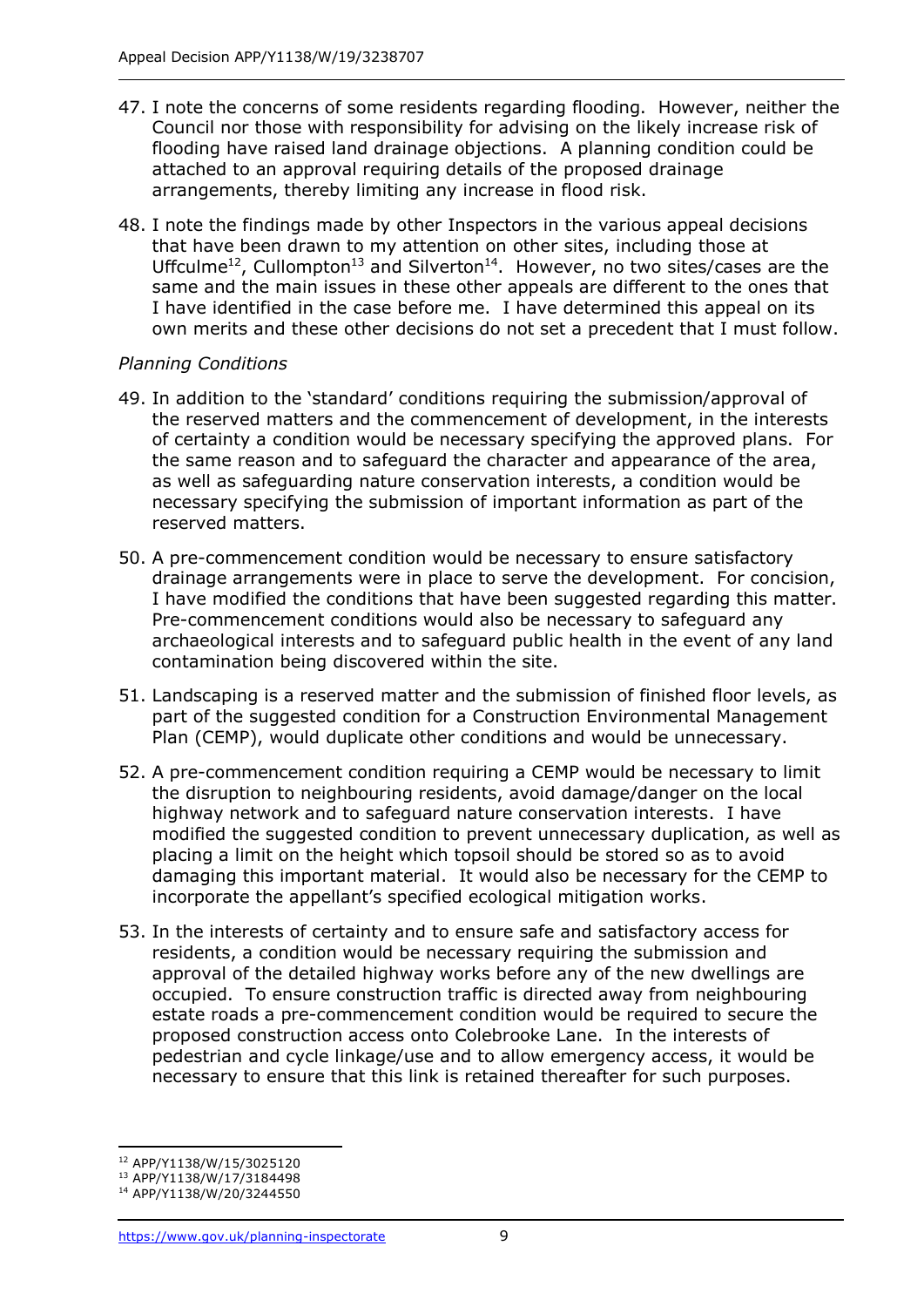54. Conditions to the above effect would accord with the provisions of paragraph 55 of the Framework. I note that having considered the LPA's suggested conditions the appellant is content with the pre-commencement conditions.

#### *Overall Conclusion*

55. With UU2 in place (i.e. obligations that include up to 35% affordable housing provision), the appeal scheme would secure the necessary economic, social and environmental objectives so as to amount to sustainable development. There would be no unacceptable impact on highway safety interests and the residual impacts on the road network would not be severe. The proposal would accord with the most relevant local and national planning policies, including CS policy COR1. Given all of the above, I conclude that the appeal should succeed.

# *Neil Pope*

Inspector

# SCHEDULE OF PLANNING CONDITIONS

- 1. Details of the appearance, landscaping, layout and scale (hereinafter called "the reserved matters") shall be submitted to and approved in writing by the Local Planning Authority before any development commences and the development shall be carried out as approved.
- 2. Application for approval of the reserved matters shall be made to the Local Planning Authority not later than three years from the date of this decision.
- 3. The development hereby permitted shall take place not later than two years from the date of approval of the last of the reserved matters to be approved.
- 4. The development hereby permitted shall be carried out in accordance with the following approved plans: 1:2,500 scale site location plan (ref. P17-0169 04 Rev A); 1:500 scale access arrangement (ref. 173040\_G\_02 Rev C); 1:250 scale north pedestrian access arrangement (ref. 173040\_G\_06); 1:250 scale Siskin Chase road access arrangement (ref. 173040 G 07) and; 1:500 scale southern pedestrian access arrangement (ref. 173040\_G\_08 Rev A).
- 5. The details required by condition 1 above shall include the following: existing and proposed site levels; finished floor levels; boundary treatments; the materials to be used on the external walls and roofs of the buildings; details of all areas of public open space, allotments and green infrastructure; details of all boundary trees and hedgerows to be retained and measures to protect these features during the construction phase, including engineering details and any electric vehicle charging points within root protection areas and; the works of ecological mitigation, compensation and enhancement set out within the EAD Ecology Ecological Impact Assessment dated December 2018.
- 6. Development shall not begin until details of the proposed drainage works, including the design of the proposed surface water drainage systems and the arrangements for adopting, managing, maintaining and inspecting permanent surface water drainage systems, as well as the means of disposing of foul sewage from the site have been submitted to and approved in writing by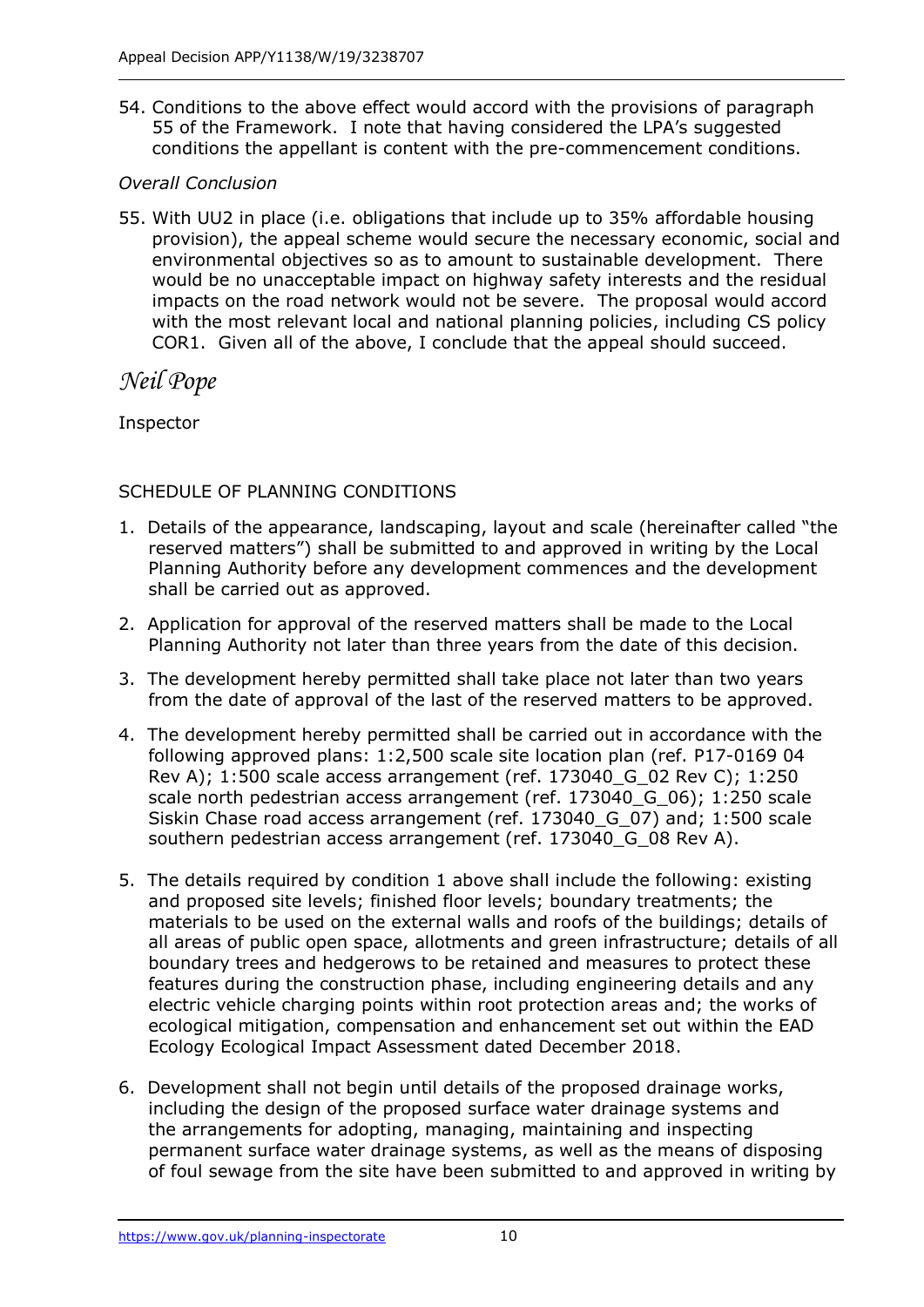the Local Planning Authority. The development shall be undertaken in accordance with the approved details/works/arrangements. No dwelling shall be occupied until the approved means of disposing of foul sewage have been provided.

- 7. Development shall not begin until the developer has secured the implementation of a programme of archaeological work in accordance with a written scheme of investigation which has been submitted to and approved in writing by the Local Planning Authority (LPA). The development shall be carried out in accordance with the approved scheme, or such details as may be subsequently agreed in writing by the LPA.
- 8. Development shall not begin until a site investigation and risk assessment has been carried out to determine the nature and extent of any land contamination that may be present within the site and the likely impact on receptors. A full report of the investigation and risk assessment shall be submitted to the Local Planning Authority (LPA) for approval in writing. No work shall proceed on site until either the LPA gives written consent for the development to commence or the requirements of condition 10 below are met.
- 9. Where actual or probable significant pollutant linkages are found following the investigation and risk assessment required by condition 8 above, the developer shall submit a remediation statement together with a timescale for the completion of the required works for approval in writing by the Local Planning Authority.
- 10. Following the completion of any works required by condition 9 above, a remediation validation report shall be submitted to the Local Planning Authority (LPA) for approval in writing. No dwelling shall be occupied on those parts of the site affected by any land contamination until the validation report has been approved in writing by the LPA.
- 11. No development shall begin until a Construction Environmental Management Plan (CEMP) has been submitted to and approved in writing by the Local Planning Authority (LPA). The CEMP shall include:
	- A. the timetable of the works and a phasing plan;
	- B. daily hours of construction;
	- C. any road closure;
	- D. hours during which delivery and construction traffic shall travel to and from the site, with such vehicular movements restricted to between the hours of 08:00 and 18:00 Mondays to Fridays and 09:00 to 13:00 on Saturdays, with no such vehicular movements on Sundays or Bank/Public Holidays unless agreed in writing by the LPA;
	- E. the number and size of vehicles likely to be visiting the site in connection with the construction phase(s) and the frequency of their visits;
	- F. the proposed route of construction traffic, including the temporary use of an access from Colebrooke Lane;
	- G. the compound/location where all building materials, finished or unfinished products, parts, crates, packing materials and waste will be stored and confirmation that no topsoil will be stored over 2 metres in height;
	- H. areas where delivery vehicles and construction traffic will load or unload and confirmation that no construction traffic or delivery vehicles will park on the County highway for loading or unloading, unless otherwise agreed in